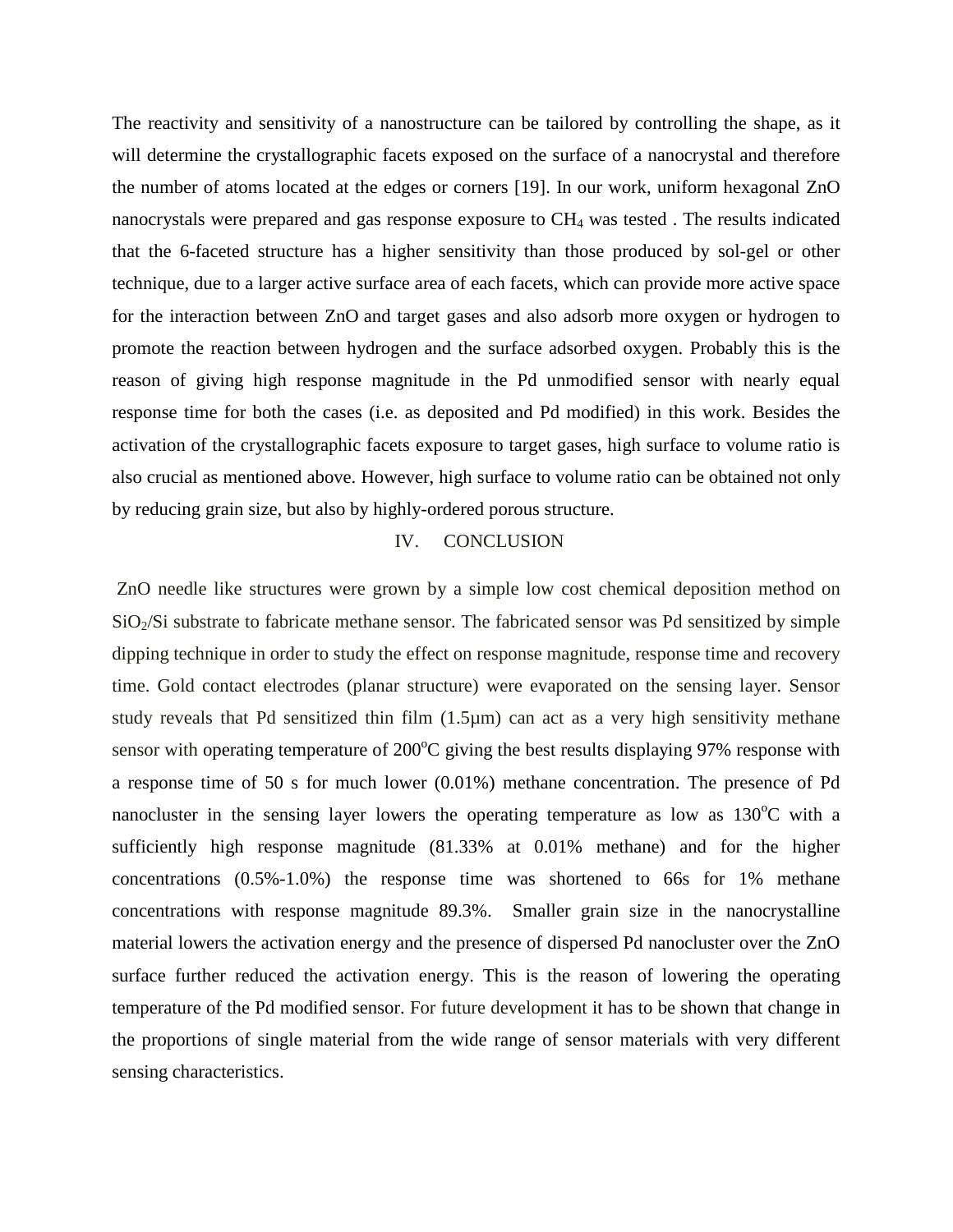## **REFERENCES**

[1] C. Baratto, G.Sberveglieri, A.Onischuk, B.Caruso and S. D. Stasi , "Low temperature selective  $NO<sub>2</sub>$  sensors by nano structured fibres of  $ZnO$ ", Sensors Actuators B, Vol.100 February 2004, pp.261-265.

[2] P.K.Basu, P.Bhattacharyya, N.Saha, H.Saha and S.Basu, Sensor Letters, Vol.6, February 2008, pp. 219-225.

[3] J. F. Chang, H. H. Kuo, I. C. Leu and M. H. Hon, "The effect of thickness on ZnO thin film CO gas sensor", Sensors Actuators B, Vol.84, May 2002, 258-264.

[4] S.Basu, A.Dutta, "Modified heterojunction based on zinc oxide thin film for hydrogen gassensor application". Sens. &Actuators B, Vol. 22 , April 1994, pp.83-87.

[5] K.Maeda, M. Sato, I.Niikura, T.Fukuda, "Growth of 2 inch ZnO bulk single crystal by the hydrothermal method", Semicond. Sci. Technol., Vol.20, October 2005, pp. 49-54.

[6] L.C. Chao, P.C. Chiang, S.H. Yang, J.W. Huang, C.C. Liau, J.S. Chen, and C.Y. Su, "Zinc oxide nanodonut prepared by vapor-phase transport process" Appl. Phys. Lett.,Vol.88**,** June 2006, pp. 251111-13.

[7] P. Bhattacharyya, P.K. Basu, C. Lang, H. Saha, S. Basu, "Noble metal catalytic contacts to sol–gel nanocrystalline zinc oxide thin films for sensing methane", Sensors and Actuators B, Vol.129 September 2007, pp. 551–557.

[8] A.Sengupta, S.Maji, H.Saha, "CBD Grown aligned ZnO nanorods based methane sensor and the effect of Pd sensitization" , Advanced Sci.Lett., Vol.3, December 2010, pp. 385-392.

[9] P.K.Basu, S.K.Jana, H.Saha, "Low temperature methane sensing by electrochemically grown and surface modified ZnO thin films".S.Basu, Sensors and Actuators B, Vol.135, July 2008, pp.81-88.

[10] V. R. Shinde, T.P. Gujar, C.D.Lokhande, "Enhanced response of porous ZnO nanobeads towards LPG : Effect of Pd sensitization", Sensors and Actuators B,Vol.123, September 2007, pp.701-706.

[11] T. J. Hsueh, S.J.Chang, "Highly sensitive ZnO nanowire ethanol sensor with Pd adsorption", Appl.Phys.Lett. Vol.91, July 2007, pp.053111-13.